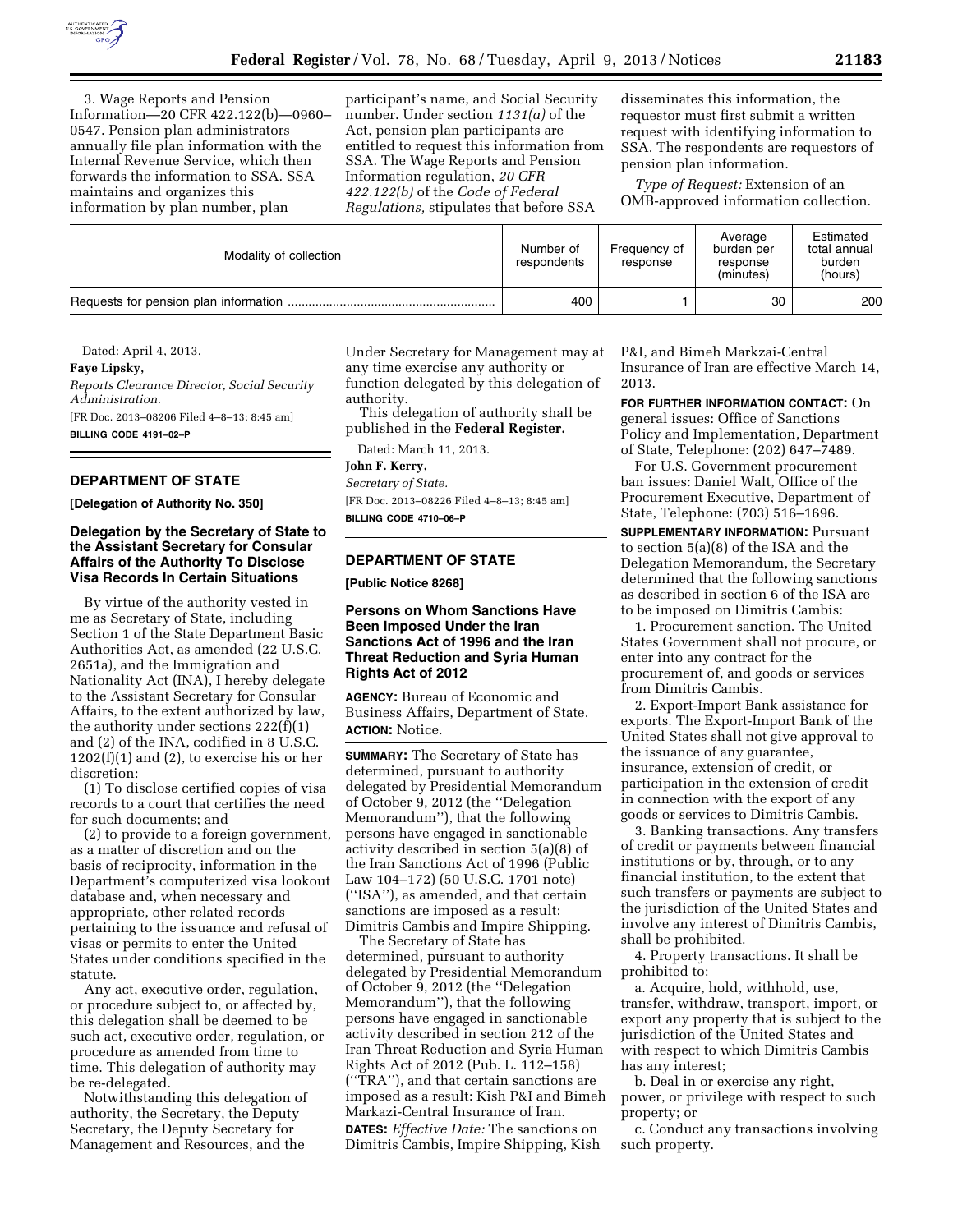5. Foreign Exchange. Any transactions in foreign exchange that are subject to the jurisdiction of the United States and in which Dimitris Cambis has any interest, shall be prohibited.

Pursuant to section 5(a)(8) of the ISA and the Delegation Memorandum, the Secretary determined that the following sanctions as described in section 6 of the ISA are to be imposed on Impire Shipping:

1. Procurement sanction. The United States Government shall not procure, or enter into any contract for the procurement of, and goods or services from Impire Shipping.

2. Export-Import Bank assistance for exports. The Export-Import Bank of the United States shall not give approval to the issuance of any guarantee, insurance, extension of credit, or participation in the extension of credit in connection with the export of any goods or services to Impire Shipping.

3. Banking transactions. Any transfers of credit or payments between financial institutions or by, through, or to any financial institution, to the extent that such transfers or payments are subject to the jurisdiction of the United States and involve any interest of Impire Shipping, shall be prohibited.

4. Property transactions. It shall be prohibited to:

a. Acquire, hold, withhold, use, transfer, withdraw, transport, import, or export any property that is subject to the jurisdiction of the United States and with respect to which Impire Shipping has any interest;

b. Deal in or exercise any right, power, or privilege with respect to such property; or

c. Conduct any transactions involving such property.

5. Exclusion of corporate officers. The Secretary of State shall deny a visa to, and the Secretary of Homeland Security shall exclude from the from the United States, the following corporate officers of Impire Shipping:

a. Dimitris Cambis

Pursuant to section 212 of the TRA and the Delegation Memorandum, the Secretary determined that the following sanctions as described in section 6 of the ISA are to be imposed on Kish P&I:

1. Procurement sanction. The United States Government shall not procure, or enter into any contract for the procurement of, and goods or services from Kish P&I.

2. Export-Import Bank assistance for exports. The Export-Import Bank of the United States shall not give approval to the issuance of any guarantee, insurance, extension of credit, or participation in the extension of credit

in connection with the export of any goods or services to Kish P&I.

3. Banking transactions. Any transfers of credit or payments between financial institutions or by, through, or to any financial institution, to the extent that such transfers or payments are subject to the jurisdiction of the United States and involve any interest of Kish P&I, shall be prohibited.

4. Property transactions. It shall be prohibited to:

a. Acquire, hold, withhold, use, transfer, withdraw, transport, import, or export any property that is subject to the jurisdiction of the United States and with respect to which Kish P&I has any interest;

b. Deal in or exercise any right, power, or privilege with respect to such property; or

c. Conduct any transactions involving such property.

5. Exclusion of corporate officers. The Secretary of State shall deny a visa to, and the Secretary of Homeland Security shall exclude from the from the United States, the following corporate officers of Kish P&I:

a. Mohammad Reza Mohammadi Banaei

Pursuant to section 212 of the TRA and the Delegation Memorandum, the Secretary determined that the following sanctions as described in section 6 of the ISA are to be imposed on Bimeh Markazi-Central Insurance of Iran:

1. Procurement sanction. The United States Government shall not procure, or enter into any contract for the procurement of, and goods or services from Bimeh Markazi-Central Insurance of Iran.

2. Export-Import Bank assistance for exports. The Export-Import Bank of the United States shall not give approval to the issuance of any guarantee, insurance, extension of credit, or participation in the extension of credit in connection with the export of any goods or services to Bimeh Markazi-Central Insurance of Iran.

3. Banking transactions. Any transfers of credit or payments between financial institutions or by, through, or to any financial institution, to the extent that such transfers or payments are subject to the jurisdiction of the United States and involve any interest of Bimeh Markazi-Central Insurance of Iran, shall be prohibited.

4. Property transactions. It shall be prohibited to:

a. Acquire, hold, withhold, use, transfer, withdraw, transport, import, or export any property that is subject to the jurisdiction of the United States and with respect to which Bimeh MarkaziCentral Insurance of Iran has any interest;

b. Deal in or exercise any right, power, or privilege with respect to such property; or

c. Conduct any transactions involving such property.

5. Exclusion of corporate officers. The Secretary of State shall deny a visa to, and the Secretary of Homeland Security shall exclude from the from the United States, the following corporate officers of Bimeh Markazi-Central Insurance of Iran:

a. Seyed Mohammad Karimi

b. Rahim Mosaddegh

c. Mina Sadigh Noohi

d. Seyed Morteza Hasani Aghda

e. Esmaeil Mahdavi Nia

The sanctions described above with respect to Dimitris Cambis, Impire Shipping, Kish P&I, and Bimeh Markazi-Central Insurance of Iran shall remain in effect until otherwise directed pursuant to the provisions of the ISA, TRA or other applicable authority. Pursuant to the authority delegated to the Secretary of State in the Delegation Memorandum, relevant agencies and instrumentalities of the United States Government shall take all appropriate measures within their authority to carry out the provisions of this notice. The Secretary of the Treasury is taking appropriate action to implement the sanctions for which authority has been delegated to the Secretary of the Treasury pursuant to the Delegation Memorandum and Executive Order 13574 of May 23, 2011.

The following constitutes a current list, as of this date, of persons on whom ISA sanctions have been imposed. The particular sanctions imposed on an individual person are identified in the relevant **Federal Register** Notice.

- —Allvale Maritime Inc. (see Public Notice 7585, 76 FR 56866, September 14, 2011)
- —Associated Shipbroking (a.k.a. SAM) (see Public Notice 7585, 76 FR 56866, September 14, 2011)
- —Belarusneft (see Public Notice 7408, 76 FR 18821, April 5, 2011)
- —Bimeh Markazi-Central Insurance of Iran
- —Cambis, Dimitris
- —FAL Oil Company Limited (see Public Notice 7776, 77 FR 4389, Jan. 27, 2012)
- —Impire Shipping
- —Kish Protection and Indemnity (a.k.a. Kish P&I)
- —Kuo Oil (S) Pte. Ltd. (see Public Notice 7776, 77 FR 4389, Jan. 27, 2012)
- —Naftiran Intertrade Company (see Public Notice 7197, 75 FR 62916, Oct. 13, 2010)